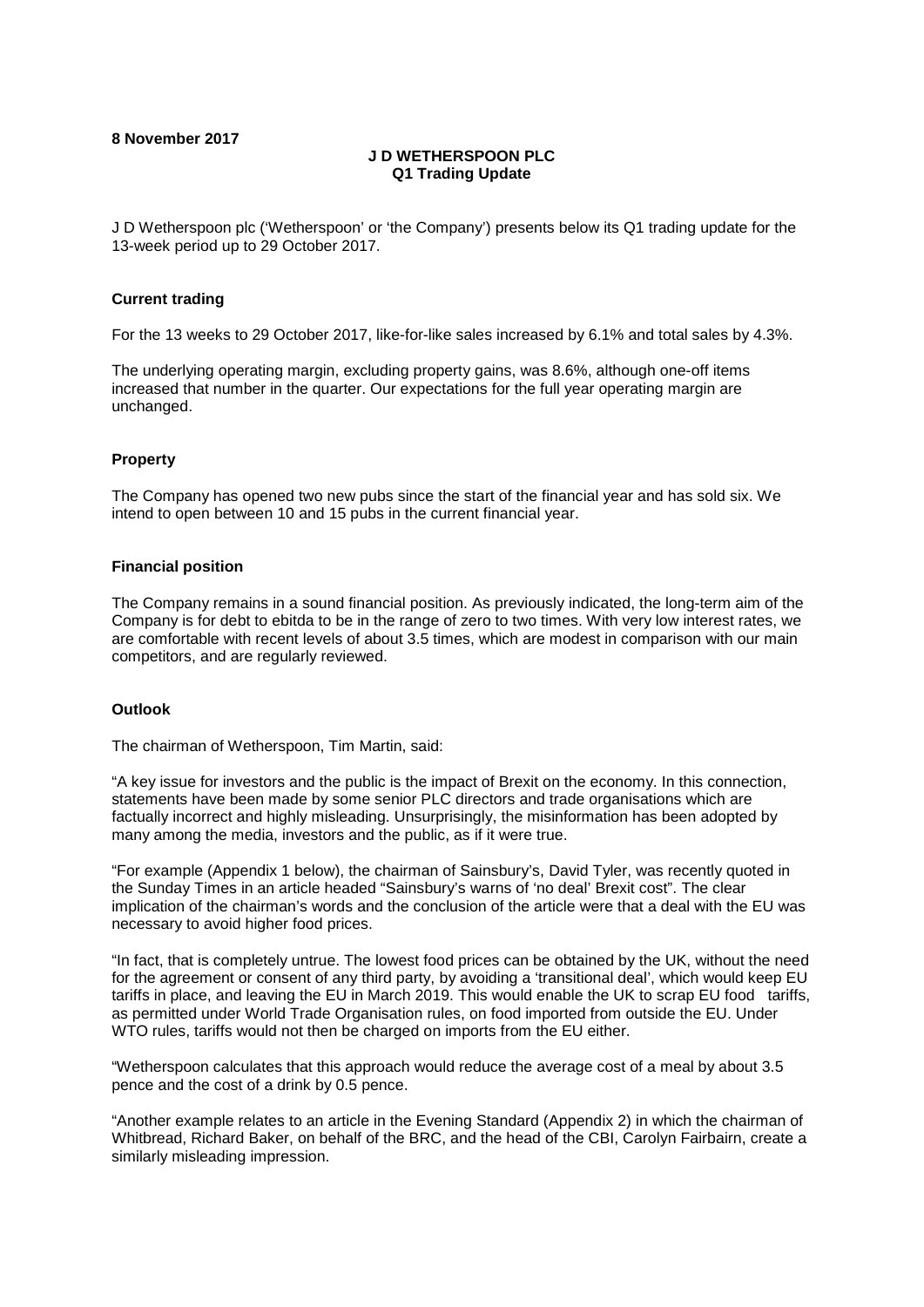"This sort of misinformation has also resulted in articles such as the one in the Guardian (Appendix 3) and the Financial Times (Appendix 4) in which the writers wrongly assume that reversion to WTO rules, on leaving the EU without a deal, would axiomatically result in the imposition of tariffs. It is not true, for example, as the Financial Times states, that tariffs of "13% on salmon, 14% on wine, 40% on cheese and 59% on beef….must apply to all countries outside the customs union, unless a free-trade agreement is in place."

"The misinformation from directors and trade organisations seems to be designed to support the view that staying in the EU for an additional two years is necessary to avoid a 'cliff edge'. There is no cliff edge. Wetherspoon, for example, is ready now to leave the EU, since almost no preparation is required - as is almost certainly the case for Sainsbury's and Whitbread, and the vast majority of companies.

"Although it is only a short period, the Company has had a positive start to the year. Sales have continued at a slightly higher-than-expected level since we last reported on 15 September. Costs, as many pub and restaurant companies have indicated, have been significantly higher than last year, and further increases are expected in areas including labour, business rates, utilities and sugar taxes.

"We will provide updates as we progress through the current financial year, but we currently anticipate a trading outcome for the current financial year in line with our expectations."

# **Appendix 1**

### **Sainsbury's boss David Tyler warns a 'no deal' Brexit would raise the cost of shopping**

*Tommy Stubbington, 15 October 2017, The Sunday Times*

Families will have to pay more for their weekly shop if Britain leaves the EU without a trade deal, the chairman of Sainsbury's has warned.

David Tyler said customs delays and tariffs would add to the costs facing shoppers. His warning comes after Theresa May said she was making plans for a "no deal" Brexit, which would see Britain trading with the EU under World Trade Organisation rules.

"If we don't get a deal and we move to WTO rules, we could face an average tariff of 22% on foodstuffs we import from Europe," Tyler said.

Under current customs arrangements, a lorry leaving Italy early in the morning would be able to deliver to Sainsbury's in time for the food to be on shelves the following day.

"There is considerable worry about wastage," he said, warning that trucks could face delays leaving French ports and again on reaching Britain.

Hauliers have warned that delays in cross-Channel trade could place Britain's supply chain under pressure, potentially leaving supermarkets short of food and manufacturers without vital components.

"The resilience of the supply chain is about one week," said James Hookham of the Freight Transport Association.

## **Appendix 2**

### **Hard Brexit will increase our prices, retailers warn government**

*10 October 2016, The Evening Standard*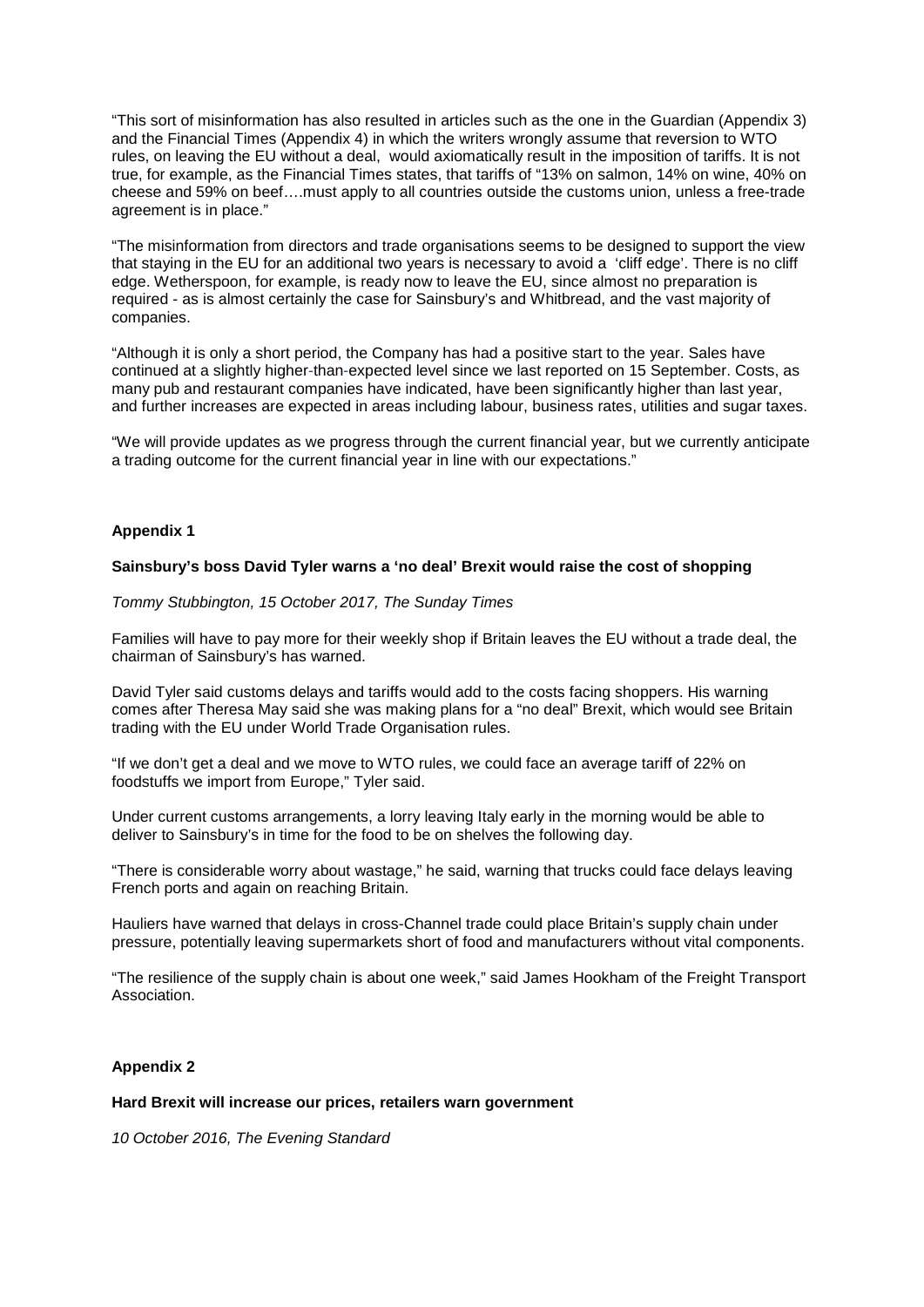Retailers today warned that families will pay higher prices in the shops if the Government goes for a "hard Brexit".

The British Retail Consortium said goods from clothes and wine to meat would become more expensive unless Theresa May strikes a deal with the other 27 EU countries.

Sterling slipped further against both the dollar and the euro this morning - and one City expert warned grimly that the "markets can strike back" if the Government ignores the fears of the City and business.

In a letter to International Trade Secretary Liam Fox, the retailers said failure to reach a trade deal with Brussels would see tariffs of 12 per cent slapped on clothes from Bangladesh and up to 27 per cent on meat.

Chilean wine would be hit by a 14 per cent levy, although New Zealand lamb could become cheaper

Chairman Richard Baker said stores would struggle to absorb the tariffs themselves, meaning higher prices for consumers. "The retail industry is the UK's biggest importer," he wrote.

David Cumming, head of UK equities at Standard Life Investments, said the Government should pay heed to the financial markets after a week of steady losses by the pound. "I don't think fall in the pound is good news from here," he said, adding: "There's a lot of rhetoric that the market doesn't like."

He told BBC Radio 4: "The markets can strike back if the Government does not listen to business agendas."

Business groups have stepped up pressure since Mrs May used last week's Conservative party conference to signal that she is prepared to have a hard Brexit, sacrificing full access to the European Single Market for the sake of immigration control.

Mrs May was visiting Denmark and the Netherlands today in the latest leg of her tour of EU member states.

But she was badly wounded by a humiliating Tory U-turn over the weekend on a plan to list firms that employ a large proportion of foreign workers. The Government plan to force businesses to reveal how many foreign staff they employ was widely condemned. Education Secretary Justine Greening announced yesterday that companies will not be made to publish the data as suggested by Home Secretary Amber Rudd during the Tory conference.

Ms Greening said the information would be confidential and instead used by the Government to identify skills shortages, rather than to "name and shame" businesses that rely on foreign employees.

Steve Hilton, a former adviser to David Cameron, had suggested that ministers might as well announce that "foreign workers will be tattooed with numbers on their forearms". He condemned the policy as repugnant and divisive.

A study by the British Chambers of Commerce said uncertainty had hit recruitment and investment plans.

Dr Adam Marshall, acting director general, said: "Our data suggests that slower growth is likely in the months ahead."

Carolyn Fairbairn, head of the CBI, said a hard Brexit risked "closing the door" on Britain's traditionally open economy.

*This article was written by Joe Murphy from Evening Standard, London and was legally licensed through the NewsCred publisher network.*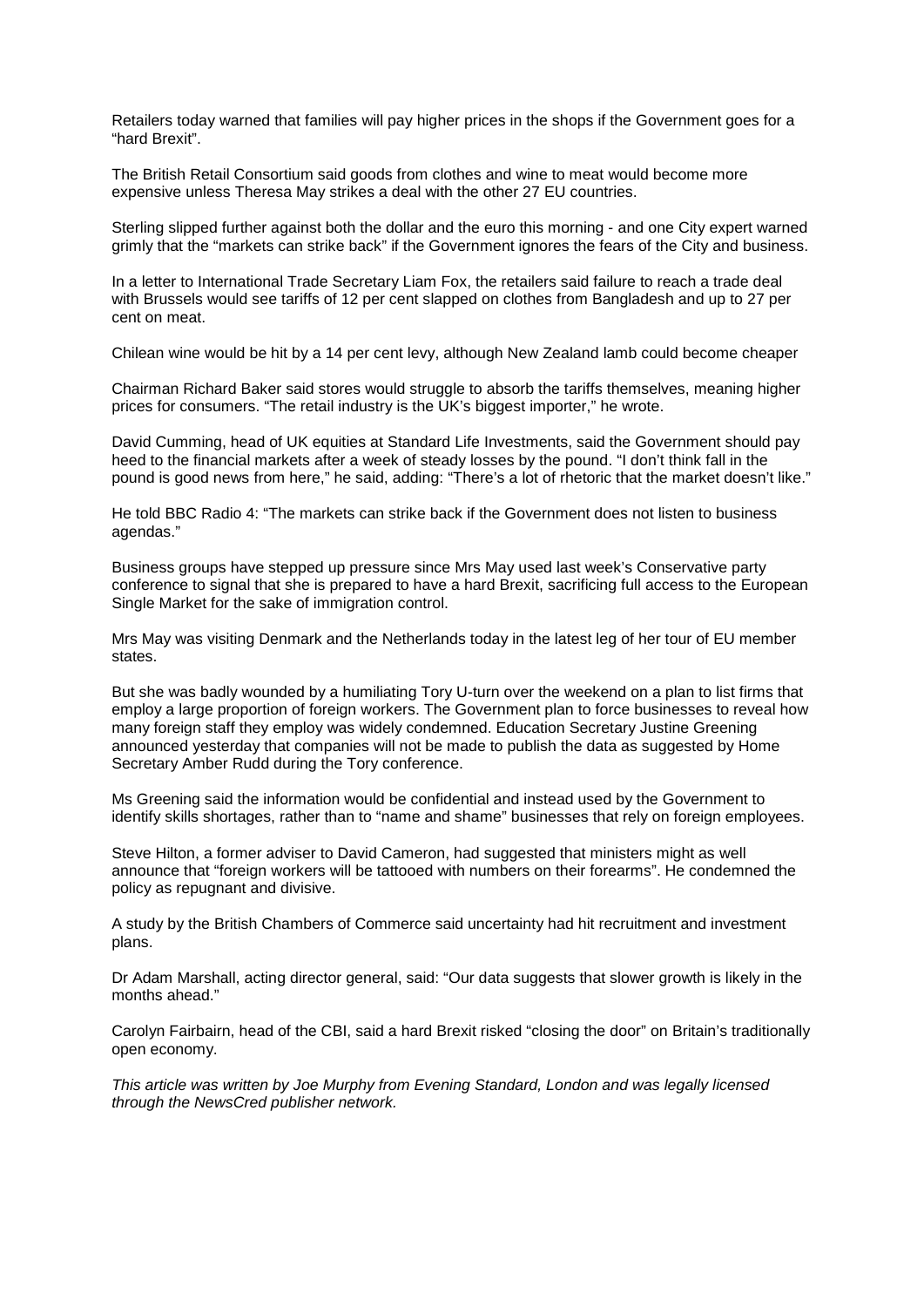# **Appendix 3**

### **The Guardian view on Brexit……**

### *Editorial, 7 July 2017, The Guardian*

'…..A deal is better than no deal. No deal would mean a reversion to WTO rules on trade between the EU and the UK. Among other things, it would mean, as Mr Barnier points out, that there would be customs duties of almost 10% on vehicle imports, of 19% on drinks, and an average of 12% on meat and fish. These would be hugely disruptive shocks with major economic and social repercussions. Those repercussions would likely be worse for Britain than the EU. Mrs May would be crazy to take the economic and political risks. But that is where she is still heading.'

### **Appendix 4**

### **Clegg warns 'hard Brexit' will lead to 22% EU food tariffs**

### *Henry Mance, Political Correspondent, 17 October 2016, Financial Times*

Britain will face average tariffs of 22 per cent on its food imports from the EU, unless it remains within the single market or strikes a bilateral trade deal following Brexit, the former deputy prime minister Nick Clegg has warned.

The analysis counters calls from Conservative backbenchers that Britain should fall back on World Trade Organisation rules to strengthen its bargaining position with the EU. The chairman of the foreign affairs select committee, Crispin Blunt, has said WTO rules would provide a "perfectly sound bottom line for the UK in the negotiations".

Food prices hit the headlines last week, when Unilever products, including the spread Marmite, briefly disappeared from the website of retailer Tesco after a dispute over which company should bear the cost of the falling pound.

"It's clear that Marmite was just the tip of the iceberg," said Mr Clegg, a former EU trade negotiator. "A hard Brexit will lead us off a cliff edge towards higher food prices, with a triple whammy of punishing tariffs, customs checks and workforce shortages."

Mr Clegg is calling for Britain to remain within the EU single market and to seek an interim deal based on Norway's status. Theresa May has not ruled out a transitional arrangement with the EU, or contributing to the bloc's budget, as Norway does.

Without a trade deal or interim arrangement, the UK's exports to the EU would be subject to the latter's terms at the World Trade Organisation. Those specify average tariffs of 2 per cent on nonagricultural products, but 22.3 per cent on agricultural products, Mr Clegg said.

The same levies would apply to UK imports from the EU, assuming, as Liam Fox said last month, that the UK would "continue to uphold" the EU's most favoured nation tariffs. Applicable tariffs would include 13 per cent on salmon, 14 per cent on wine, 40 per cent on cheese and 59 per cent on beef. The rates must apply to all countries outside the customs union, unless a free-trade agreement is in place.

In the short term, economists already expect an increase in food price inflation due to the fall in the pound. Mark Carney, the governor of the Bank of England, has said that inflation is likely to run "a bit" above the bank's 2 per cent target. Ruth Lea, a Brexit-supporting economist, has said leaving the EU could lower prices in the medium term, on the premise that Britain will strike trade deals with third companies and the pound will recover.

Philip Hammond, the chancellor, has sought to keep open Britain's membership of the single market, stoking tensions with pro-Brexit ministers who want a clean break with the EU. But his allies rejected